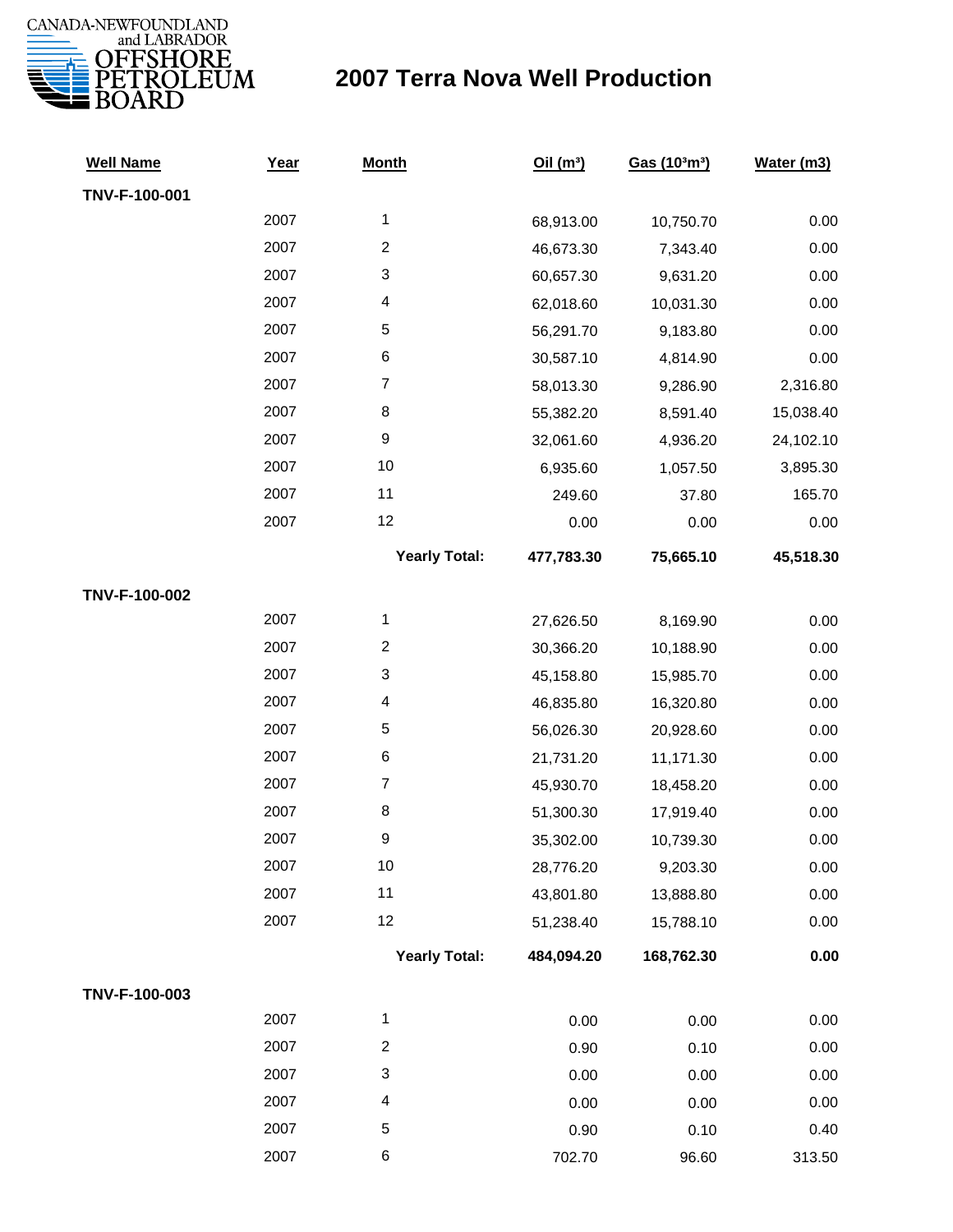

| <b>Well Name</b> | Year | <b>Month</b>            | Oil(m <sup>3</sup> ) | Gas (103m3) | Water (m3) |
|------------------|------|-------------------------|----------------------|-------------|------------|
|                  | 2007 | $\overline{7}$          | 0.00                 | 0.00        | 0.00       |
|                  | 2007 | 8                       | 0.00                 | 0.00        | 0.00       |
|                  | 2007 | 9                       | 0.00                 | 0.00        | 0.00       |
|                  | 2007 | 10                      | 1.10                 | 0.20        | 0.90       |
|                  | 2007 | 11                      | 0.00                 | 0.00        | 0.00       |
|                  | 2007 | 12                      | 0.30                 | 0.00        | 0.00       |
|                  |      | <b>Yearly Total:</b>    | 705.90               | 97.00       | 314.80     |
| TNV-F-100-004    |      |                         |                      |             |            |
|                  | 2007 | 1                       | 158,594.60           | 24,313.20   | 0.00       |
|                  | 2007 | $\overline{\mathbf{c}}$ | 124,176.80           | 19,108.80   | 0.00       |
|                  | 2007 | 3                       | 179,774.20           | 30,481.30   | 0.00       |
|                  | 2007 | 4                       | 188,785.50           | 33,926.90   | 0.00       |
|                  | 2007 | 5                       | 188,142.20           | 36,085.10   | 0.00       |
|                  | 2007 | 6                       | 113,270.10           | 25,627.60   | 0.00       |
|                  | 2007 | $\overline{7}$          | 174,001.40           | 38,302.10   | 0.00       |
|                  | 2007 | 8                       | 156,691.10           | 39,086.20   | 0.00       |
|                  | 2007 | 9                       | 89,824.50            | 29,974.10   | 0.00       |
|                  | 2007 | 10                      | 74,385.60            | 29,671.00   | 0.00       |
|                  | 2007 | 11                      | 91,576.10            | 37,140.10   | 0.00       |
|                  | 2007 | 12                      | 72,878.30            | 32,303.60   | 0.00       |
|                  |      | <b>Yearly Total:</b>    | 1,612,100.40         | 376,020.00  | 0.00       |
| TNV-G-090-002W   |      |                         |                      |             |            |
|                  | 2007 | 1                       | 37,012.50            | 5,089.60    | 59,784.00  |
|                  | 2007 | 2                       | 34,817.00            | 4,787.20    | 58,185.20  |
|                  | 2007 | 3                       | 38,915.40            | 5,364.50    | 85,751.90  |
|                  | 2007 | 4                       | 0.00                 | 0.00        | 0.00       |
|                  | 2007 | 5                       | 19,103.30            | 2,685.90    | 36,646.30  |
|                  | 2007 | 6                       | 22,550.20            | 3,146.70    | 63,710.30  |
|                  | 2007 | 7                       | 31,472.20            | 4,478.40    | 83,733.70  |
|                  | 2007 | 8                       | 35,950.60            | 4,961.60    | 98,413.60  |
|                  | 2007 | 9                       | 28,984.80            | 3,970.40    | 79,322.70  |
|                  | 2007 | 10                      | 23,606.60            | 3,202.20    | 66,971.70  |
|                  | 2007 | 11                      | 34,658.50            | 4,673.40    | 68,531.70  |
|                  | 2007 | 12                      | 17,144.00            | 2,241.10    | 39,782.90  |
|                  |      | <b>Yearly Total:</b>    | 324,215.10           | 44,601.00   | 740,834.00 |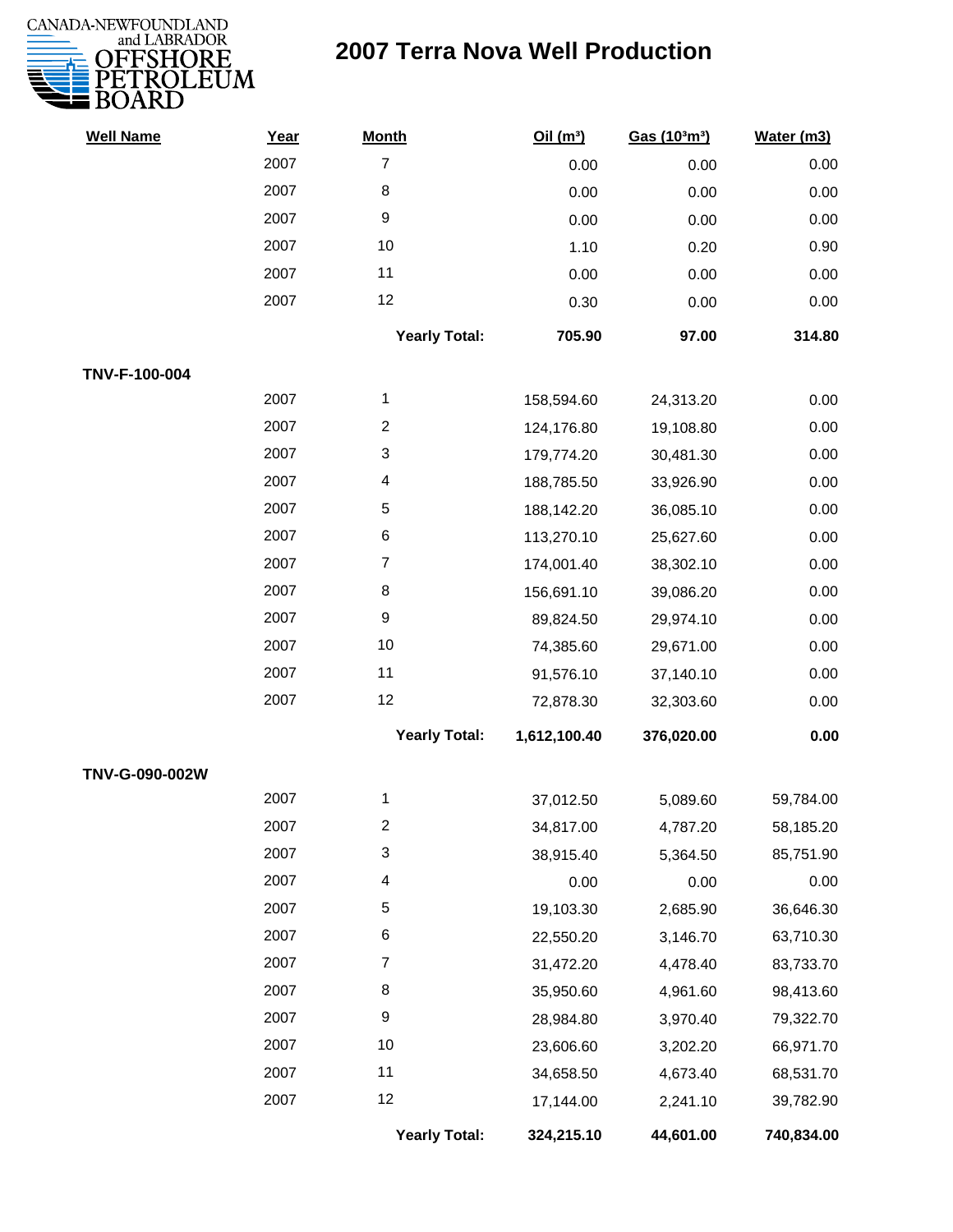

| <b>Well Name</b> | Year | <b>Month</b>            | Oil(m <sup>3</sup> ) | Gas (103m3) | Water (m3) |
|------------------|------|-------------------------|----------------------|-------------|------------|
| TNV-G-090-003    | 2007 | 1                       | 556.30               | 69.20       | 1,792.90   |
|                  | 2007 | $\overline{2}$          | 20,219.50            | 2,516.50    | 38,649.80  |
|                  | 2007 | 3                       | 33,248.40            | 4,148.30    | 84,326.90  |
|                  | 2007 | 4                       | 39,469.30            | 5,443.80    | 100,627.4  |
|                  | 2007 | $\sqrt{5}$              | 2,924.70             | 376.40      | 15,558.90  |
|                  | 2007 | 6                       | 1.00                 | 0.10        | 0.60       |
|                  | 2007 | $\,8\,$                 | 18,107.60            | 2,535.30    | 66,455.60  |
|                  | 2007 | $\boldsymbol{9}$        | 23,281.90            | 3,235.60    | 68,938.10  |
|                  | 2007 | 10                      | 8,414.40             | 1,158.00    | 22,166.40  |
|                  | 2007 | 11                      | 18,959.40            | 2,594.00    | 56,293.00  |
|                  | 2007 | 12                      | 5,454.30             | 723.30      | 16,639.50  |
|                  |      | <b>Yearly Total:</b>    | 170,636.80           | 22,800.50   | 471,449.10 |
| TNV-G-090-005Y   |      |                         |                      |             |            |
|                  | 2007 | 1                       | 0.00                 | 0.00        | 0.00       |
|                  | 2007 | 2                       | 1.30                 | 0.50        | 0.00       |
|                  | 2007 | 3                       | 1,312.40             | 175.40      | 55.00      |
|                  | 2007 | $\overline{\mathbf{4}}$ | 6,427.40             | 878.70      | 263.80     |
|                  | 2007 | $\sqrt{5}$              | 0.00                 | 0.00        | 0.00       |
|                  | 2007 | $\,6$                   | 0.10                 | 0.00        | 0.00       |
|                  | 2007 | $\overline{7}$          | 0.00                 | 0.00        | 0.00       |
|                  | 2007 | $\,8\,$                 | 12,230.60            | 1,707.00    | 516.10     |
|                  | 2007 | $\boldsymbol{9}$        | 0.00                 | 0.00        | 0.00       |
|                  | 2007 | 10                      | 4,738.30             | 646.00      | 4.40       |
|                  | 2007 | 11                      | 5,651.50             | 765.90      | 8.20       |
|                  | 2007 | 12                      | 1,672.30             | 219.90      | 9.30       |
|                  |      | <b>Yearly Total:</b>    | 32,033.90            | 4,393.40    | 856.80     |
| TNV-G-090-006Z   |      |                         |                      |             |            |
|                  | 2007 | 1                       | 123,025.80           | 22,474.30   | 0.00       |
|                  | 2007 | $\overline{2}$          | 92,711.60            | 16,934.50   | 0.00       |
|                  | 2007 | 3                       | 114,795.20           | 21,022.50   | 0.00       |
|                  | 2007 | 4                       | 143,980.60           | 26,631.00   | 0.00       |
|                  | 2007 | $\sqrt{5}$              | 156,225.10           | 29,181.40   | 0.00       |
|                  | 2007 | 6                       | 121,627.80           | 22,547.00   | 0.00       |
|                  | 2007 | $\overline{7}$          | 126,345.10           | 23,883.80   | 0.00       |
|                  | 2007 | 8                       | 150,193.70           | 27,535.80   | 0.00       |
|                  | 2007 | $\boldsymbol{9}$        | 110,422.10           | 20,093.10   | 0.00       |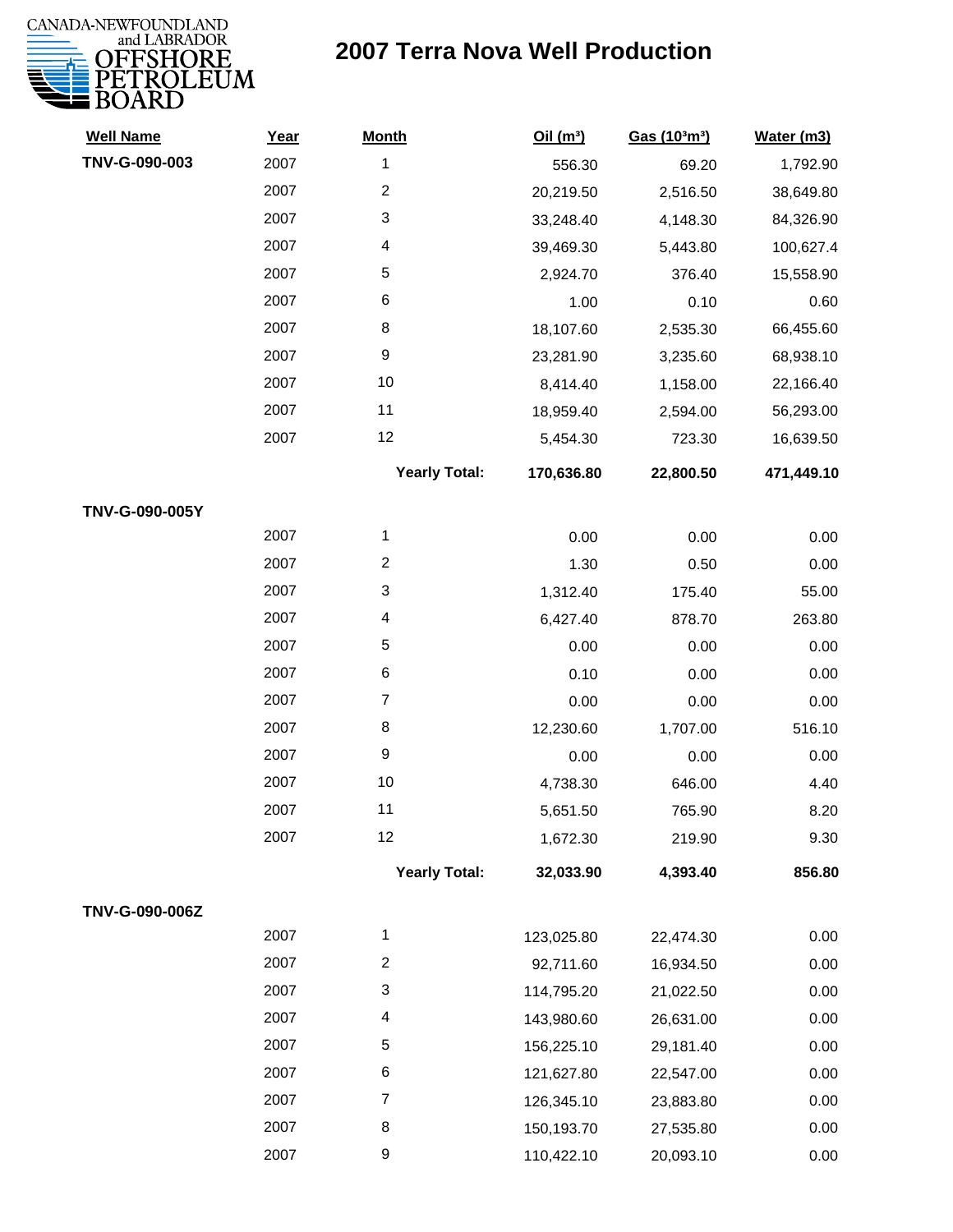

| <b>Well Name</b> | Year | <b>Month</b>         | Oil(m <sup>3</sup> ) | Gas (103m3) | Water (m3) |
|------------------|------|----------------------|----------------------|-------------|------------|
|                  | 2007 | 10                   | 104,823.20           | 18,889.50   | 0.00       |
|                  | 2007 | 11                   | 99,250.70            | 17,779.20   | 0.00       |
|                  | 2007 | 12                   | 86,932.70            | 15,095.30   | 3,900.40   |
|                  |      | <b>Yearly Total:</b> | 1,430,333.60         | 262,067.40  | 3,900.40   |
| TNV-L-098-001Z   |      |                      |                      |             |            |
|                  | 2007 | 1                    | 22,802.00            | 10,100.90   | 0.00       |
|                  | 2007 | $\overline{c}$       | 44,308.50            | 22,849.90   | 0.00       |
|                  | 2007 | 3                    | 45,020.20            | 27,824.90   | 0.00       |
|                  | 2007 | 4                    | 35,317.90            | 24,074.90   | 0.00       |
|                  | 2007 | 5                    | 39,334.70            | 27,064.50   | 0.00       |
|                  | 2007 | 6                    | 19,862.90            | 14,581.80   | 0.00       |
|                  | 2007 | $\overline{7}$       | 33,229.50            | 26,271.50   | 0.00       |
|                  | 2007 | 8                    | 32,447.00            | 26,417.10   | 0.00       |
|                  | 2007 | 9                    | 25,042.80            | 22,389.40   | 0.00       |
|                  | 2007 | 10                   | 12,649.60            | 12,642.80   | 0.00       |
|                  | 2007 | 11                   | 17,711.20            | 17,286.90   | 0.00       |
|                  | 2007 | 12                   | 15,547.50            | 13,192.90   | 0.00       |
|                  |      | <b>Yearly Total:</b> | 343,273.80           | 244,697.50  | 0.00       |
| TNV-L-098-002    |      |                      |                      |             |            |
|                  | 2007 | 1                    | 27,224.20            | 4,240.90    | 0.00       |
|                  | 2007 | $\overline{c}$       | 33,036.30            | 5,170.20    | 0.00       |
|                  | 2007 | 3                    | 35,698.30            | 5,608.40    | 0.00       |
|                  | 2007 | 4                    | 36,638.30            | 5,823.70    | 0.00       |
|                  | 2007 | 5                    | 27,108.00            | 4,402.70    | 0.00       |
|                  | 2007 | 6                    | 8,073.70             | 1,298.90    | 0.00       |
|                  | 2007 | $\overline{7}$       | 82,689.40            | 13,768.60   | 0.00       |
|                  | 2007 | 8                    | 99,118.00            | 15,592.00   | 0.00       |
|                  | 2007 | $\boldsymbol{9}$     | 96,660.30            | 15,492.40   | 0.00       |
|                  | 2007 | 10                   | 83,249.10            | 11,704.60   | 0.00       |
|                  | 2007 | 11                   | 110,065.30           | 15,906.70   | 0.00       |
|                  | 2007 | 12                   | 109,343.70           | 15,961.50   | 0.00       |
|                  |      | <b>Yearly Total:</b> | 748,904.60           | 114,970.60  | 0.00       |
| TNV-L-098-004    |      |                      |                      |             |            |
|                  | 2007 | 1                    | 30,005.00            | 4,457.40    | 54,551.40  |
|                  | 2007 | $\overline{c}$       | 25,359.30            | 3,766.80    | 47,532.00  |
|                  | 2007 | 3                    | 33,769.40            | 5,028.80    | 41,538.30  |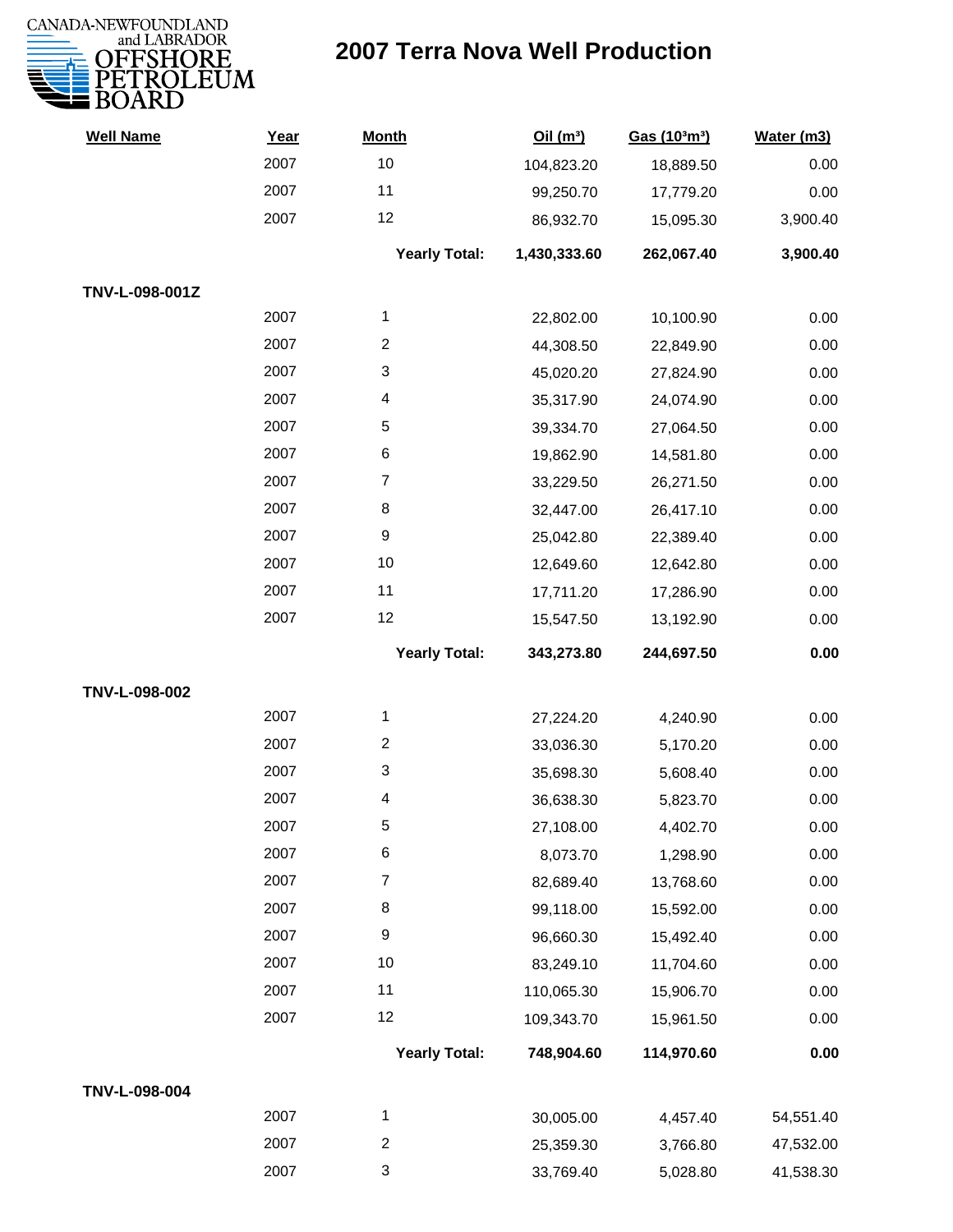

| <b>Well Name</b> | Year | <b>Month</b>             | Oil $(m^3)$ | Gas (103m3) | Water (m3) |
|------------------|------|--------------------------|-------------|-------------|------------|
|                  | 2007 | $\overline{\mathcal{A}}$ | 37,821.70   | 5,687.60    | 68,810.00  |
|                  | 2007 | 5                        | 40,939.80   | 6,218.50    | 75,933.90  |
|                  | 2007 | 6                        | 28,169.60   | 4,246.40    | 52,525.50  |
|                  | 2007 | $\overline{7}$           | 41,143.90   | 6,324.60    | 71,978.60  |
|                  | 2007 | 8                        | 40,915.00   | 6,100.00    | 69,385.20  |
|                  | 2007 | $\boldsymbol{9}$         | 22,739.20   | 3,364.80    | 39,012.70  |
|                  | 2007 | 10                       | 20,831.90   | 3,052.20    | 44,668.70  |
|                  | 2007 | 11                       | 33,476.40   | 4,876.00    | 66,848.30  |
|                  | 2007 | 12                       | 29,493.30   | 4,164.50    | 47,901.00  |
|                  |      | <b>Yearly Total:</b>     | 384,664.50  | 57,287.60   | 680,685.60 |
| TNV-L-098-007X   |      |                          |             |             |            |
|                  | 2007 | 1                        | 28,855.80   | 4,344.10    | 20.20      |
|                  | 2007 | $\overline{c}$           | 23,239.90   | 3,498.60    | 360.00     |
|                  | 2007 | 3                        | 27,503.60   | 4,151.20    | 949.20     |
|                  | 2007 | 4                        | 25,567.50   | 3,899.00    | 449.80     |
|                  | 2007 | 5                        | 31,731.10   | 4,884.60    | 2,964.70   |
|                  | 2007 | 6                        | 23,532.00   | 3,595.20    | 3,475.60   |
|                  | 2007 | $\overline{7}$           | 25,561.80   | 3,982.60    | 532.80     |
|                  | 2007 | 8                        | 23,742.20   | 3,586.90    | 1,809.30   |
|                  | 2007 | 9                        | 10,319.00   | 1,534.20    | 1,700.40   |
|                  | 2007 | 10                       | 14,886.30   | 2,210.30    | 1,960.30   |
|                  | 2007 | 11                       | 19,424.60   | 2,866.80    | 3,149.70   |
|                  | 2007 | 12                       | 18,633.10   | 2,666.20    | 3,025.60   |
|                  |      | <b>Yearly Total:</b>     | 272,996.90  | 41,219.70   | 20,397.60  |
| TNV-L-098-008    |      |                          |             |             |            |
|                  | 2007 | 1                        | 0.00        | 0.00        | 0.00       |
|                  | 2007 | $\overline{c}$           | 0.90        | 0.10        | 1.50       |
|                  | 2007 | 3                        | 0.00        | 0.00        | 0.00       |
|                  | 2007 | 4                        | 0.00        | 0.00        | 0.00       |
|                  | 2007 | 5                        | 1.00        | 0.20        | 1.70       |
|                  | 2007 | 6                        | 16,778.70   | 2,563.40    | 66,202.00  |
|                  | 2007 | $\overline{7}$           | 15,425.70   | 2,403.30    | 57,105.80  |
|                  | 2007 | 8                        | 1,467.30    | 221.70      | 3,819.00   |
|                  | 2007 | 9                        | 8,560.50    | 1,283.90    | 22,283.00  |
|                  | 2007 | 10                       | 4,843.80    | 719.20      | 13,068.60  |
|                  | 2007 | 11                       | 7,614.00    | 1,124.20    | 19,503.00  |